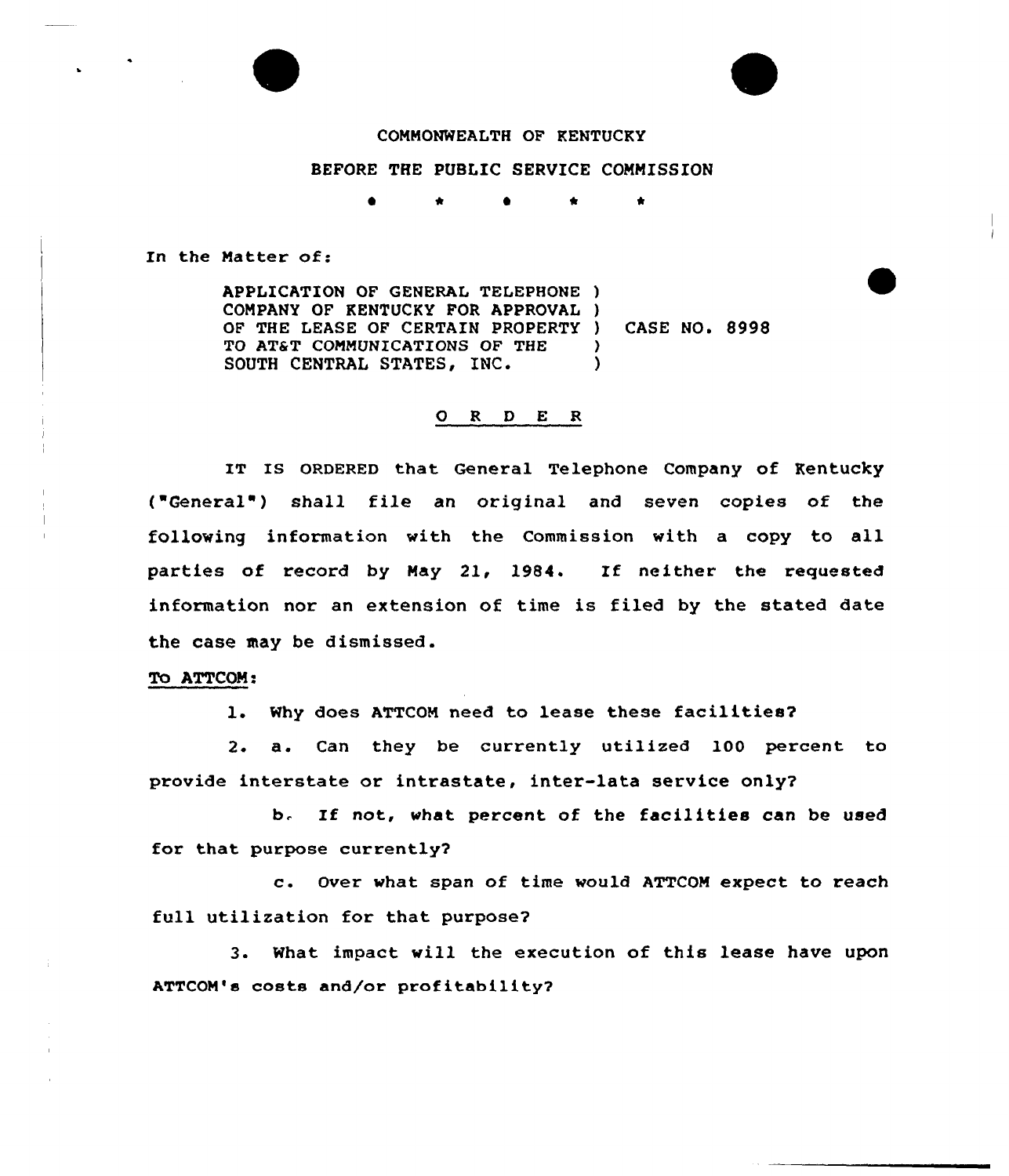#### To General:

المستحدث والمستحقات

متعصف تدامل

1. Provide the net original cost of the equipment proposed to be leased to ATTCON by major equipment category.

2. a. Provide <sup>a</sup> map showing interexchange facilities leased and those not included in the proposed lease.

b. What use will General make of any nonleased interexchange facilities it retains currently?

3. a. Has General quantified its current operating revenues and expenses associated with the facilities to be leased?

b. To what extent has this information been quantified'?

c. Provide the results of this quantification and/or analysis, explaining all assumptions made.

d. If the answer to 3a is no, explain why no quantification or analysis has been prepared and how General otherwise determined whether the proposed lease arrangement adequately compensates for the use of General's facilities and maintenance thereof.

4. a. Has General quantified its projected operating revenues and expenses associated with the facilities to be leased?

b. To what extent has this information been quantified?

c. Provide the results of this quantification and/or analysis, explaining all assumptions made.

d. If the answer to 3a is no, explain why no quantification or analysis has been prepared and how General otherwise determined whether the proposed lease arrangement

 $-2-$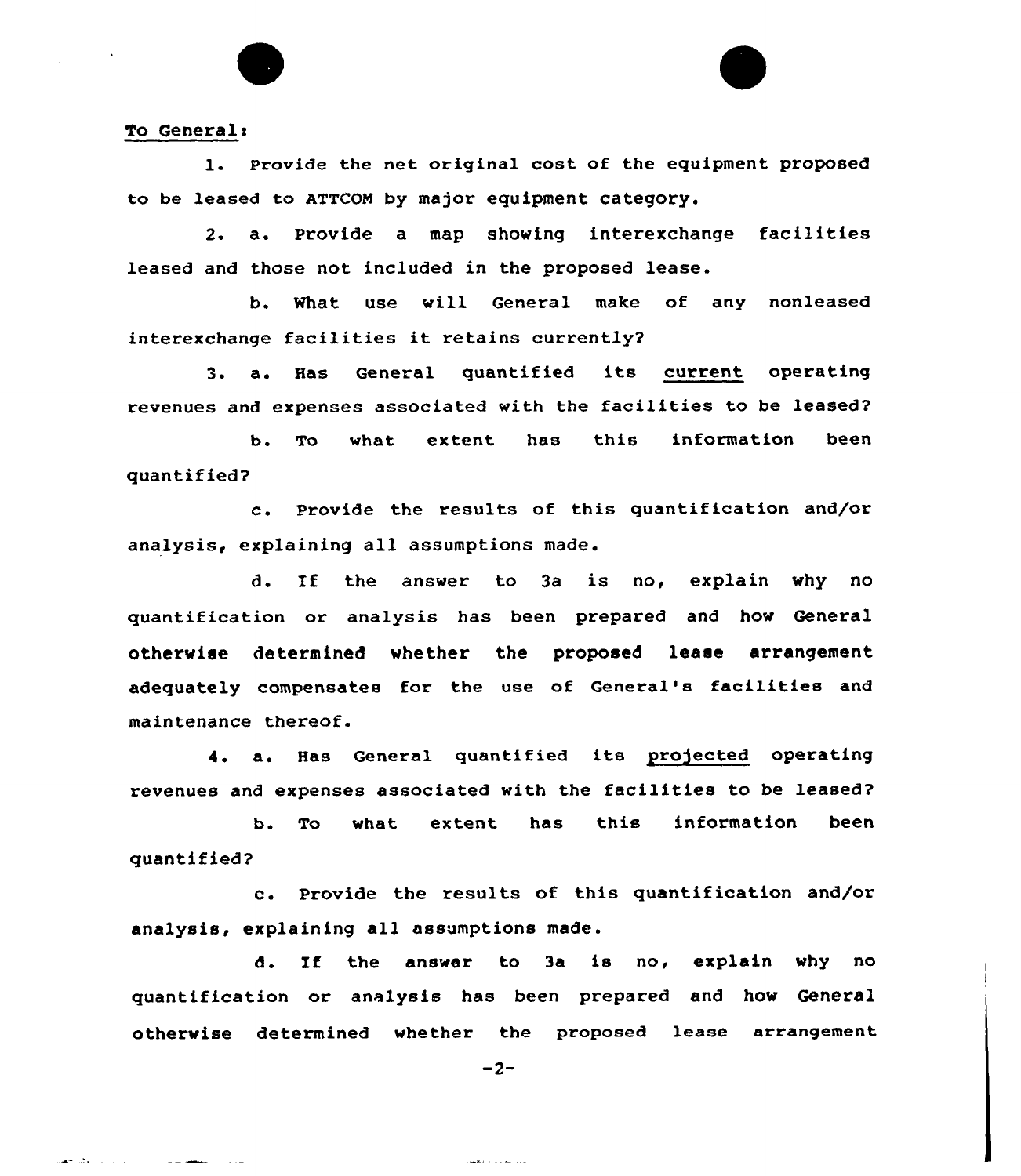adequately compensates for the use of General's facilities and maintenance thereof.

5. En response to question ll in the Karch 28, 1984/ information request, General indicated that the Campbellsville lease can be terminated on June I, 1984. Xs this an exception to the transition lease agreement, paragraph 1.2? Explain.

6. provide a comparison of the various options described in response to question 7 in the Narch 28, 1984, information request, quantifying the imputs and results of any analysis as requested in questions 3c and 4c.

7. In response to question 8 in the March 28, 1984, information request, General indicated that the proposed lease would result in a higher rate of return than that achieved through Division of Revenues and that this should reduce General's local revenue requirements. Provide an estimate of the expected reduction, explaining all assumptions.

8. The transition lease agreement paragraph 4.2 and 4.5 provides for a split between interstate and intrastate portions.

a. How was that split determined?

b. Do the 'messages services" and "private line" categories referred to in paragraph 4.2 track separations categories?

9. Paragraph 4.6 of the transition lease agreement refers to current Lease Price Cost Studies.

a. What are these studies?

b. Were they used in determining the payment under the lease? Explain.

 $-3-$